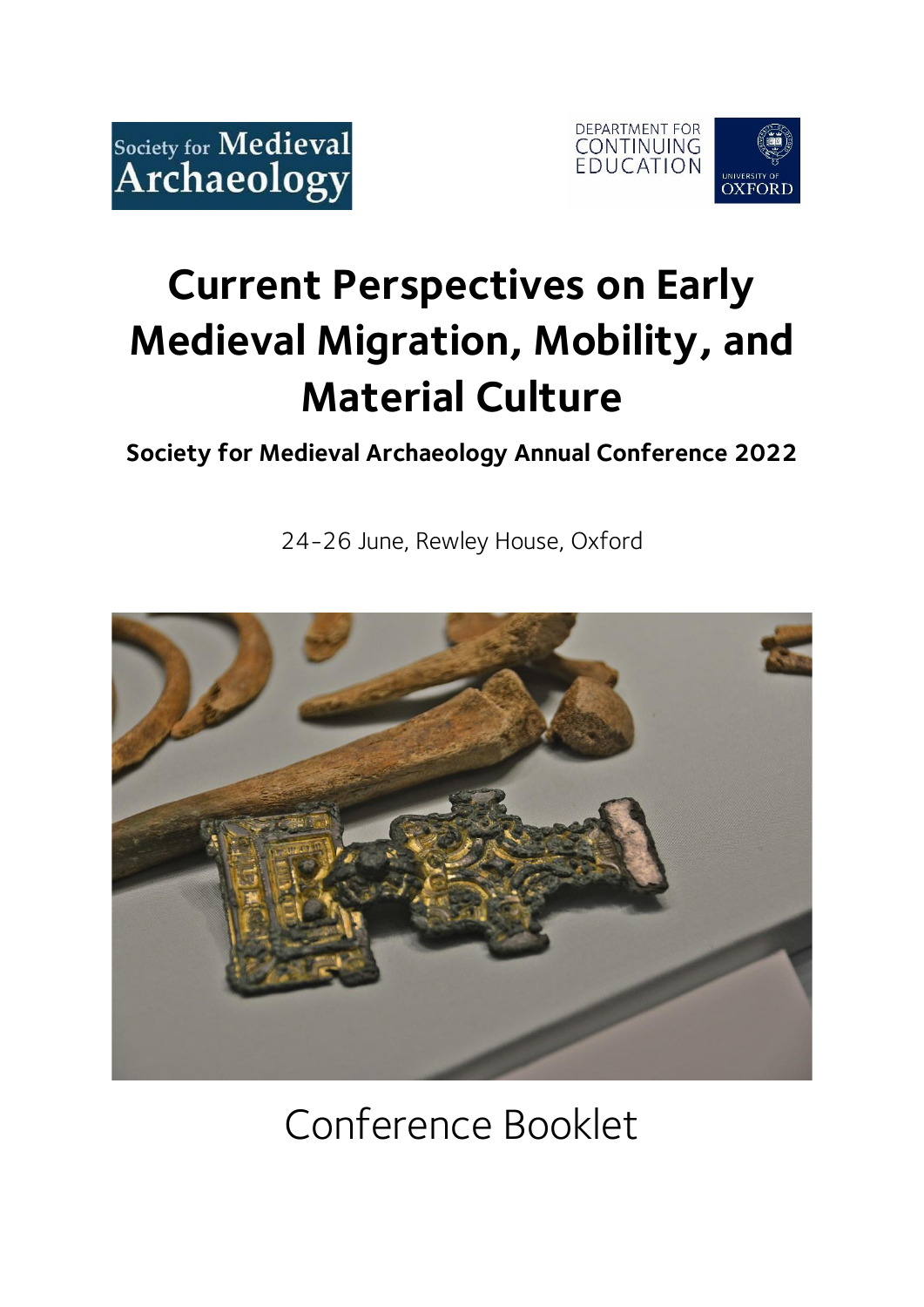### **Conference programme**

### FRIDAY 24 June

| 6.00pm                  | Registration at Rewley House (bar open for hot and cold drinks)                                                                            |
|-------------------------|--------------------------------------------------------------------------------------------------------------------------------------------|
| 6.45pm                  | Welcome                                                                                                                                    |
|                         | <b>Toby Martin &amp; Duncan Sayer</b>                                                                                                      |
| 7.00pm                  | Keynote: Rethinking early medieval migration: context, periodisation, and<br>disciplinary boundaries                                       |
|                         | <b>Robin Fleming</b>                                                                                                                       |
| 8.00pm                  | Wine reception at Rewley House                                                                                                             |
| <b>SATURDAY 25 June</b> |                                                                                                                                            |
| 9.00am                  | Registration (bar open for hot and cold drinks)                                                                                            |
|                         | SESSION 1: MOBILITY AND MATERIAL CULTURE (chaired by Toby Martin)                                                                          |
| 10.00am                 | Untangling 'local and 'non-local' display in death<br><b>Emma Brownlee</b>                                                                 |
| 10.30am                 | Natives and newcomers: how Saxon were the East Saxons?<br><b>Steven Rippon</b>                                                             |
| 11.00am                 | Migrating material culture? Supporting arm brooches and the 'earliest migrants' in<br>fifth-century Britain<br><b>James Gerrard</b>        |
| 11.30am                 | Coffee/tea                                                                                                                                 |
|                         | SESSION 2: MOLECULAR PERSPECTIVES ON MOBILITY & KINSHIP (chaired by Toby Martin)                                                           |
| 12.00pm                 | Isotopic evidence for a "long" Migration Period in England: connectivity, gender, and<br>regionalisation<br><b>Sam Leggett</b>             |
| 12.30pm                 | The Anglo-Saxon migration and formation of the early English gene pool<br><b>Stefan Schiffels and Joscha Gretzinger</b>                    |
| 1.00pm                  | Lunch                                                                                                                                      |
| 2.00pm                  | Early Anglo-Saxon cemeteries and the implications of new ancient DNA data<br><b>Duncan Sayer</b>                                           |
| 2.30pm                  | Big (biocultural) data for big questions: funerary archaeology, migration, and<br>communities in fifth-century Britain<br><b>Janet Kay</b> |
| 3.00pm                  | Coffee/tea                                                                                                                                 |
|                         | SESSION 3: CURRENT & RECENT FIELDWORK (chaired by Duncan Sayer)                                                                            |
| 3.30pm                  | A new Anglian community on the Suffolk Fen Edge: the sites at RAF Lakenheath<br><b>John Hines</b>                                          |
| 4.00pm                  | A sense of belonging? Mobility, community and the Croft Gardens (Cambridge)<br>cemetery<br><b>Katie Howarth</b>                            |
| 4.30pm                  | Migration waves or cultural melting pot? A new evaluation of Basel's early medieval<br>burials<br><b>Margaux Depaermentier</b>             |
| 5.00pm                  | Exploring migration and kinship at Hinkley Point cemetery (5 <sup>th</sup> -7 <sup>th</sup> century)<br><b>Sharon Clough</b>               |
| 5.30pm                  | Conference disperses to reconvene 7pm for conference dinner at Rewley House                                                                |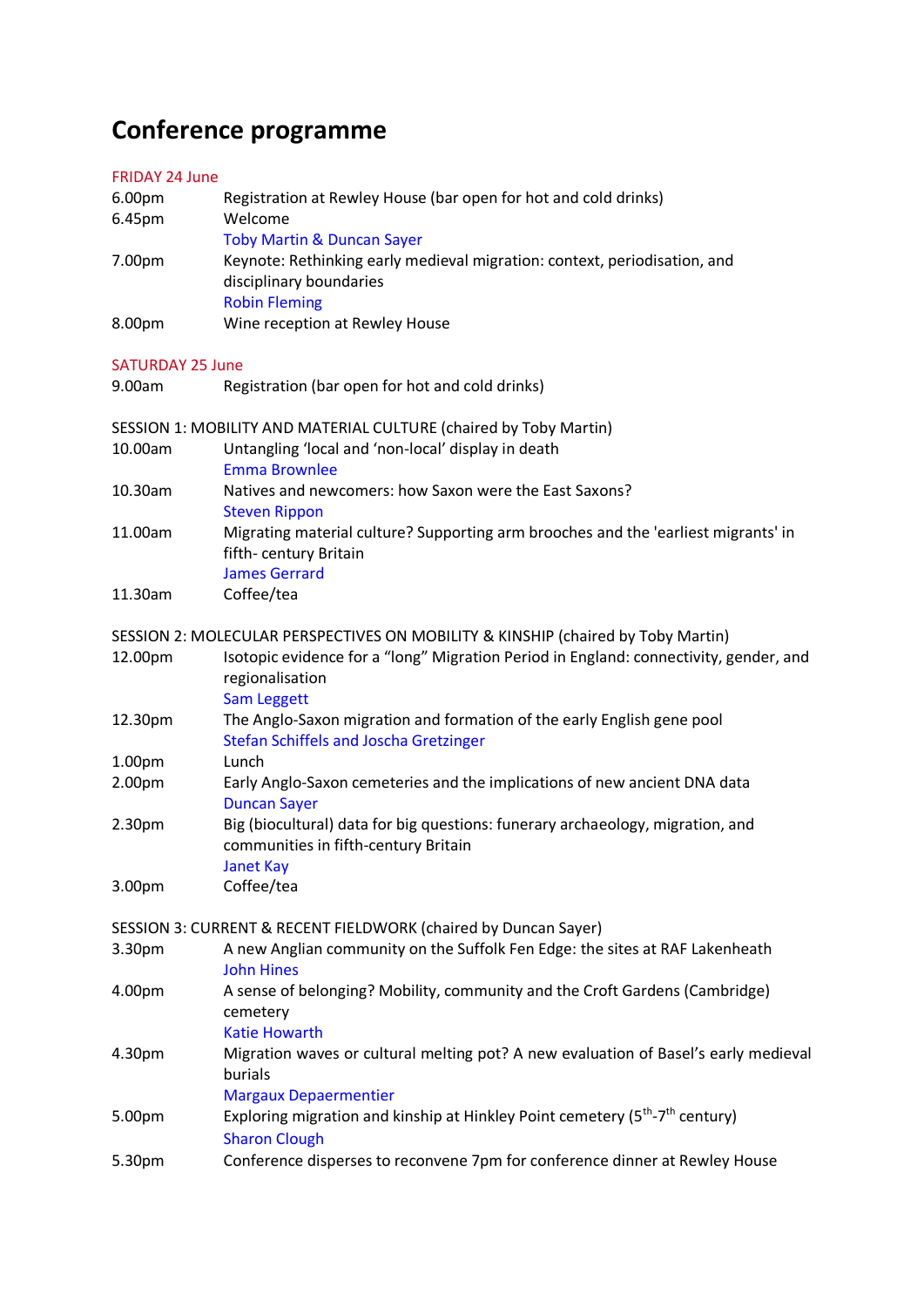### SUNDAY 26 June

SESSION 4: SYNOPTIC PERSPECTIVES (chaired by Duncan Sayer)

| 9.00am  | Migration Theory and the Migration Period Revisited: The scale and impact of<br>migration and mobility on lowland Britain, fifth to seventh centuries<br><b>Helena Hamerow</b> |
|---------|--------------------------------------------------------------------------------------------------------------------------------------------------------------------------------|
| 9.30pm  | Changing attitudes to Anglo-Saxons over the past hundred years: invading warriors<br>or North Sea style zone?<br><b>Catherine Hills</b>                                        |
| 10.00am | When the data takes you by surprise. Reflections on thirty years of later Roman and<br>early medieval site analysis<br><b>Sam Lucy</b>                                         |
| 10.30am | Was migration really a 'thing'? Let's talk about other approaches to the 5th and 6th<br>centuries<br>Susan Oosthuizen                                                          |
| 11.00am | Ethnicity/Migration: the problem of conceptual conflation<br><b>James Harland</b>                                                                                              |
| 11.30am | Coffee/tea                                                                                                                                                                     |
| 12.00pm | Meet at Rewley House for optional walking tour of medieval Oxford (finishes c.2pm)                                                                                             |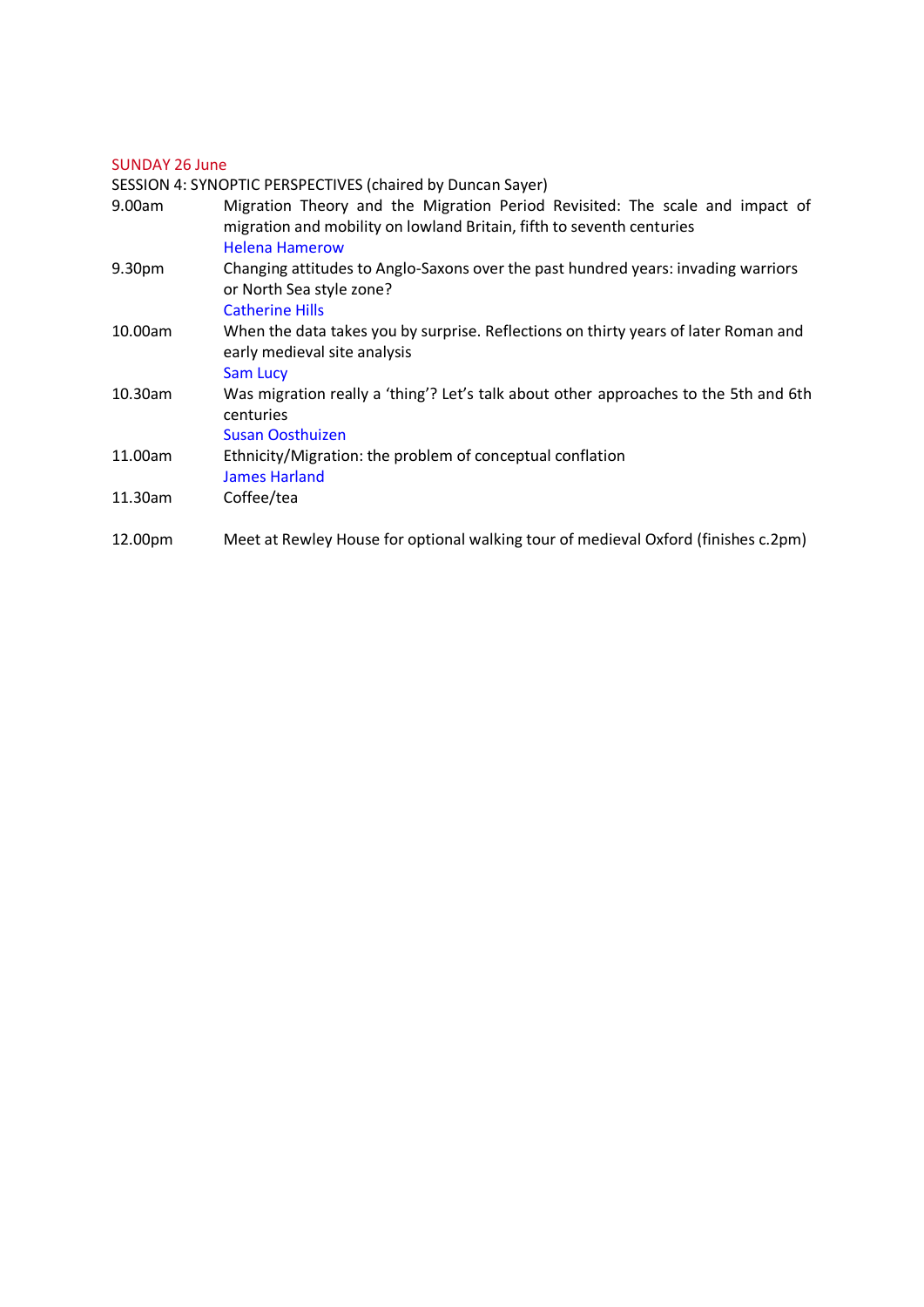### **Paper abstracts**

#### KEYNOTE

### **Rethinking early medieval migration: context, periodisation, and disciplinary boundaries** *Robin Fleming*

The periodization widely used by archaeologists and historians focusing on early medieval migration and mobility not only divides the Roman from the early medieval period, but it has created two quite distinct fields of study, bodies of evidence, and specialists. Academic fields and their chronological boundaries are not, however, natural, and they do not arise out of the past itself: they have histories of their own, and they become entrenched because scholars come of age in and live within disciplines, departments, undergraduate curricula, historiographies, conferences, publications, and journals. My lecture will argue that 410-the traditional end of the Roman period in Britain-has too often served as a hard stopping or starting point for scholars working in the period. This has profoundly distorted our understanding of the first century of the Middle Ages in Britain and its evidence.

The withdrawal of the Roman state from Britain, the collapse of its economy, and the unraveling of complex systems of production lead to the disappearance of whole categories of durable (and therefore archaeologically visible) material culture. This material collapse should feature prominently in our efforts to evaluate the impact of both newcomers moving into Britain and the new material culture package developing there.

SESSION 1: MOBILITY AND MATERIAL CULTURE Chair: Toby Martin

### **Untangling 'local and 'non-local' display in death** *Emma Brownlee*

Besides the scale of movement, one of the central questions surrounding migration in the early medieval period is whether or not migrants can be identified through their grave goods. Previous isotopic studies (such as Leggett 2021, Montgomery et al 2005 and Hughes et al 2014), have shown few differences in the burials of locals and non-locals, although some have suggested a lack of wealth in the graves of immigrants (Hughes et al 2018). However, these studies have focused on samples of individuals from single sites. Their analysis is therefore hampered by small sample sizes, and it is difficult to get a sense of how representative they are.

With isotopic analysis now being an established technique, we have ever larger numbers of burials which can be assigned a local or non-local origin. This paper is based on 450 individuals from 31 cemeteries from across England, buried between the fourth and eighth centuries. Rather than focusing on the style of grave goods and whether they are 'foreign' or not, it will focus on the way in which different categories of object are used in the funerary rite, paying particular attention to gendered, chronological, and regional differences. It will consider what it meant to be a firstgeneration migrant in early medieval society, and the extent to which this is reflected in burials.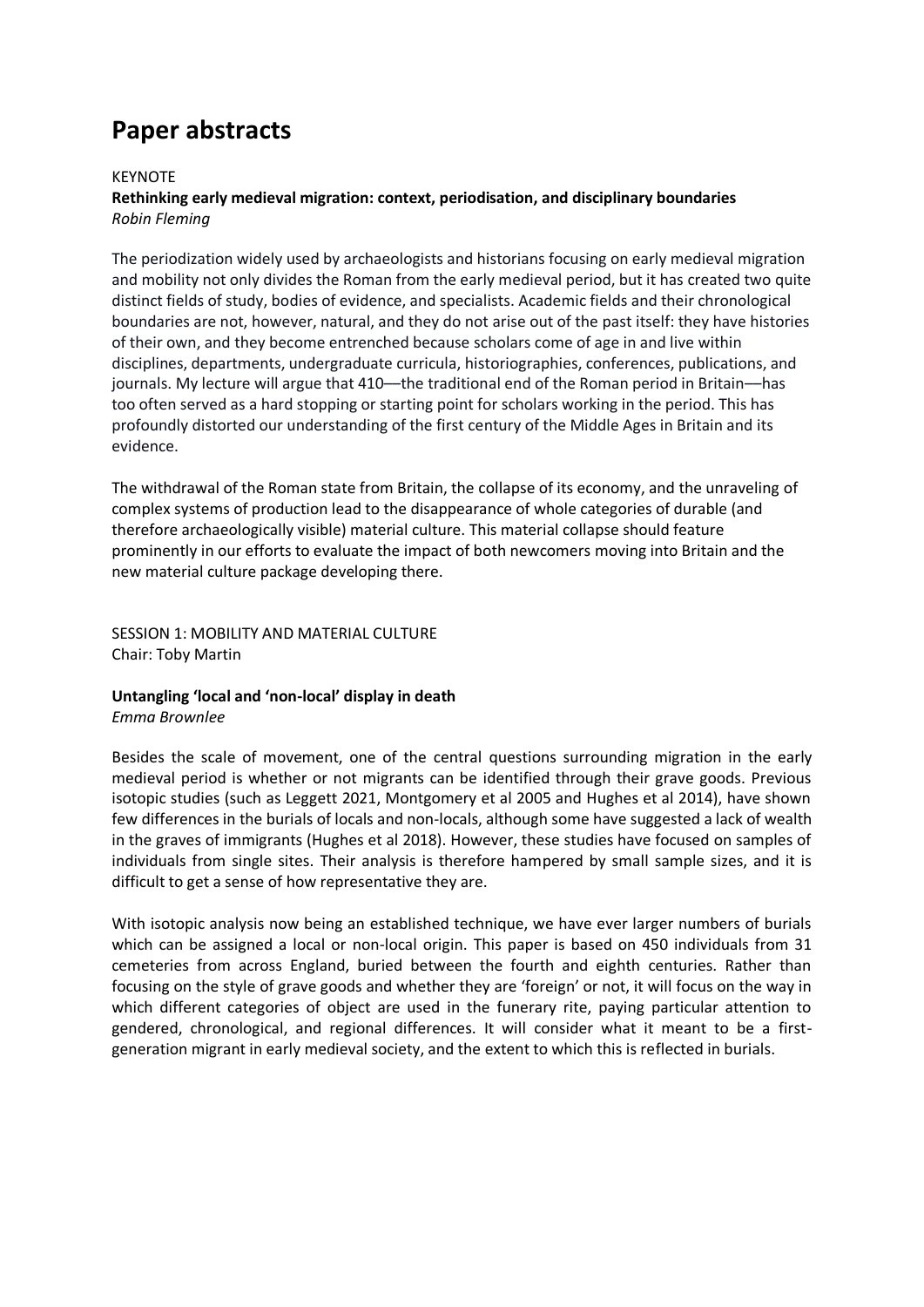#### **Natives and newcomers: how Saxon were the East Saxons?**

*Stephen Rippon*

The East Saxon kingdom has provided us with some of our most famous Anglo-Saxon sites and artefacts such as the settlement and cemeteries at Mucking, and the Prittlewell burial. The large amount of developer-funded archaeology, as well as metal detecting finds reported to the PAS, mean that this is now a thoroughly explored landscape. The distribution of the sites and artefacts suggestive of communities with an Anglo-Saxon identity is, however, far from evenly spread across the landscape. This paper will suggest that this was because a substantial population descended from Romano-British inhabitants continued to occupy large areas, most notably on the claylands away from the coast (where Anglo-Saxon colonisation is evident). The 'East Saxon' kingdom therefore comprised a range of communities with diverse identities and this in part may account for the high degree of continuity within the physical fabric of the countryside.

### **Migrating material culture? Supporting arm brooches and the 'earliest migrants' in fifth-century Britain**

*James Gerrard*

Supporting arm brooches are a rare form of early fifth-century and supposedly 'Anglo-Saxon' brooch. Commonly referred to by the German name *stützarmfibeln* these artefacts are often seen as indicators of the earliest Anglo-Saxon migrants in Britain. This paper combines new data from Britain and the Netherlands to illustrate some of the difficulties with the orthodox interpretations of this object type. Critical theoretical approaches to identity can then be used to develop an alternative interpretation of these objects and their significance.

SESSION 2: MOLECULAR PERSPECTIVES ON MOBILITY & KINSHIP Chair: Toby Martin

### **Isotopic evidence for a "long" Migration Period in England: connectivity, gender, and regionalisation** *Sam Leggett*

Almost two decades ago Catherine Hills (2003:57-67) identified the need and potential for biomolecular evidence to answer questions about the nature and scale of early medieval migration to England. Large-scale isotopic data are now available to integrate with the other lines of evidence to fill this gap. In this paper isotopic data are used to address questions about the amplitude and nature of migration to England and around Europe in the first millennium AD.

Previous isotopic studies of early medieval mobility and migration have mostly been site specific, focussing on the identification of outliers within the cemetery, occasionally comparing data to a baseline or other sites for context. This paper presents the results of a large-scale synthetic analysis of mobility in early medieval England, but also western Europe more broadly. It identifies first generation migrants, hypothesises on regions of origin, and re-frames narratives of migration from the end of the Roman period to the eleventh century AD. The paper tackles questions of connectivity and cross-cultural contact evident in the isotopic and funerary data, with a specific focus on the "*Adventus Saxonum*" and Scandinavian settlements in England. It demonstrates that migration into England and around western Europe was a continuous phenomenon, fluctuating over time but never stopping, with regional and gendered patterns emerging.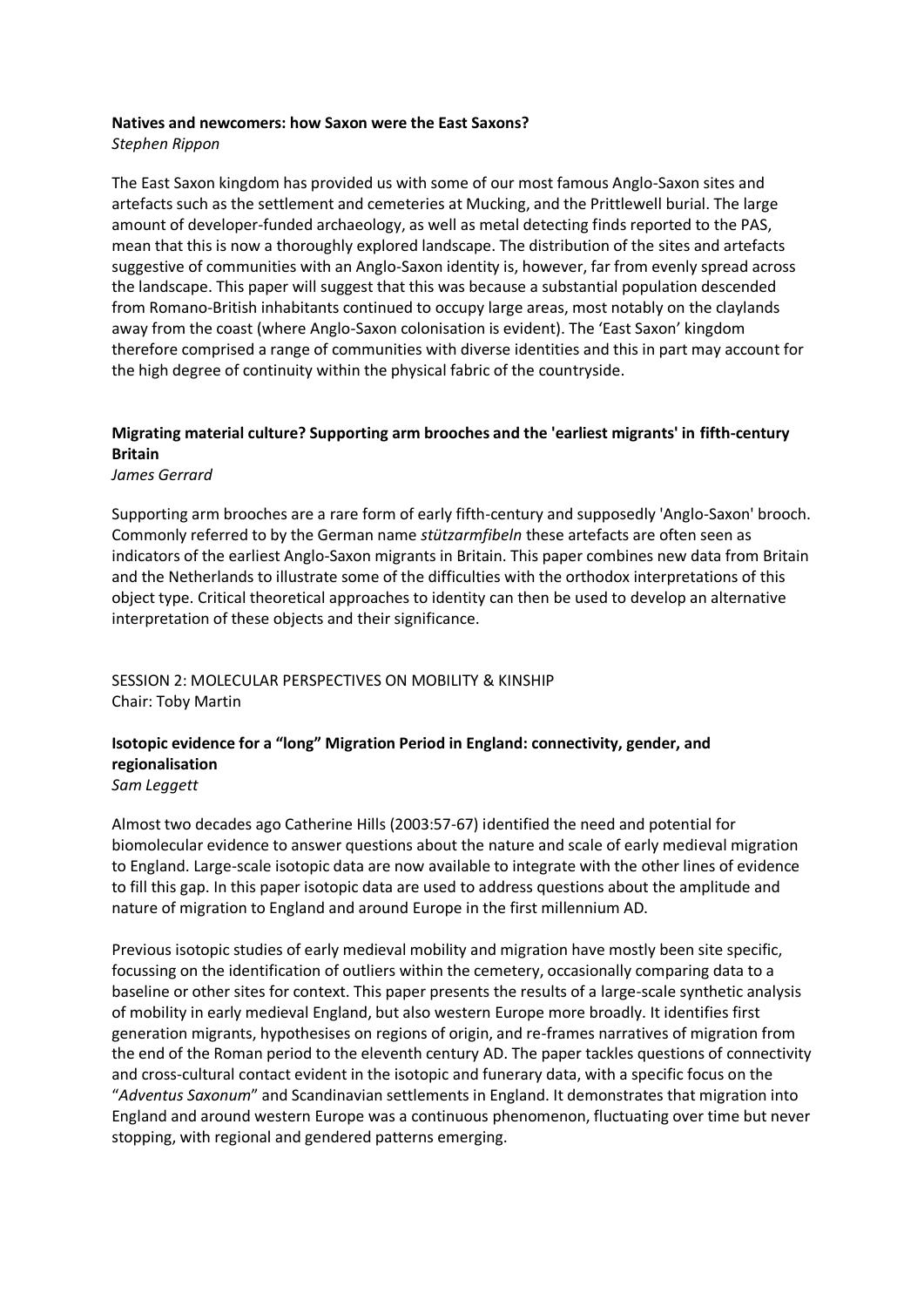#### **The Anglo-Saxon migration and formation of the early English gene pool**

*Stephan Schiffels and Joscha Gretzinger*

A series of migrations and accompanied cultural changes has formed the peoples of Britain and still represents the foundations of the English national identity. For the most prominent of these, the Anglo-Saxon migration, the traditional view outlined that the local Romanised British population was forcibly replaced by invading Germanic tribes, starting in the fifth century AD. However, to which extent this historic event coincided with factual immigration that affected the genetic composition of the British population was focus of generations of scientific and social controversy. To better understand this key period, we have generated genome-wide sequences from 280 individuals from 22 early medieval cemeteries in England and from 195 additional individuals from contemporaneous sites in continental north-western Europe and Ireland. We combined this data with previously published genome-wide data to a total dataset of more than 750 ancient British genomes spanning from the Early Bronze Age to the Early Middle Ages, allowing us to investigate shifts and affinities in British finescale population structure during this phase of transformation. Here we present two results: First, we detect a substantial increase in continental northern European ancestry in England during the Early Anglo-Saxon period, replacing approximately 75% of the local British ancestry. Second, we highlight the yet continuous presence of ancestry identified in Iron Age and Roman individuals during the Early and Middle Anglo-Saxon period. Our observation of a culturally homogenous but genetically diverse Anglo-Saxon population demonstrates that admixture between Britons and continental immigrants was not a geographically restricted or exceptional phenomenon.

### **Early Anglo-Saxon cemeteries and the implications of new ancient DNA data**

*Duncan Sayer*

There is no genetic signature for an early Anglo-Saxon person. Ancient genetic information has been highly anticipated for decades, but it is only now that we are in the midst of the archaeo-genetic revolution that the wider implications of the evidence are becoming apparent for our understanding of the early Middle Ages. On its own, DNA data cannot tell us who was a migrant, and who was not. But it can tell us about the biological impact of migration. The results of 210 individuals from 9 cemeteries will change the narrative, at the very least it moves the conversation from *if* there was a migration, to what *was* the impact of migration. But what has been less anticipated is what DNA deviance can tell us about the people themselves. About gender difference and migration, who was related to who, and how the cultural impact played out at a national, regional, and local level.

### **Big (biocultural) data for big questions: funerary archaeology, migration, and communities in fifthcentury Britain**

*Janet E. Kay*

Recent trends in Big Data projects have demonstrated the usefulness of larger-scale approaches to older historiographical questions and have the potential to change how archaeologists and historians tackle familiar concepts and paradigms. These new methods, however, also come with new interpretative challenges, even as they open possibilities to ask new questions and find new answers. This paper will present an overview of my current Big Data project, which examines how communities in Britain were formed during the long fifth century in the aftermath of Roman rule and before the consolidation of early medieval kingdoms. Rather than rely on later textual sources, I use a biocultural approach standardized to the more than 11,000 burials from archaeological sites excavated and published over the past seventy years. This paper will present the methodological goals and challenges of a cohesive Big Data approach that works across periods of considerable change in material culture,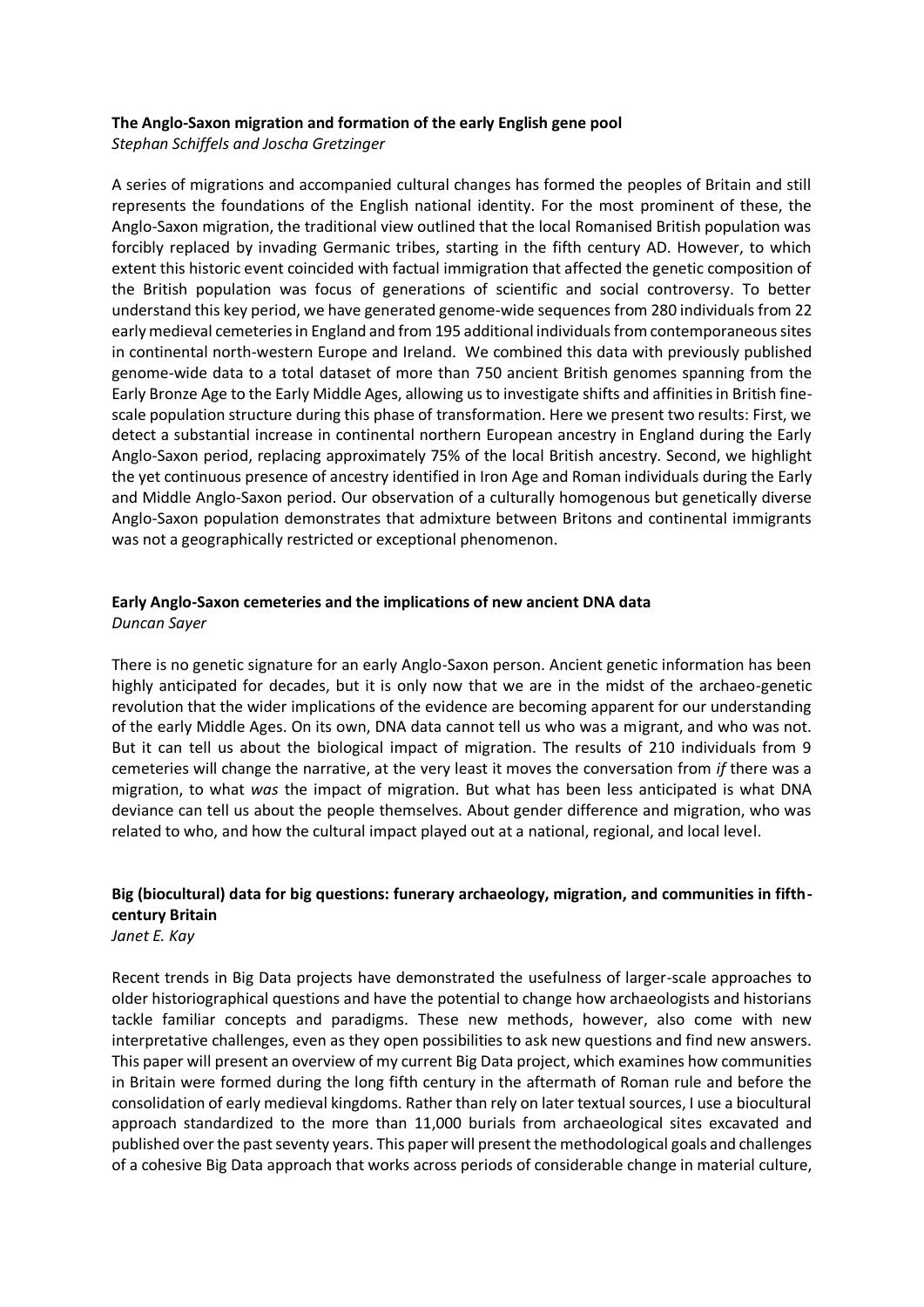population migration, and community formation. Using this approach, I argue that fifth-century communities in Britain did not define themselves in terms of distinct "ethnic" identities (as we think of and often try to identify them archaeologically) and that there was no universal response to either the withdrawal of the Roman administration in Britain or the arrival of new people from the continent. Rather, the veneer of standardized Roman identity and funerary rites in Britain gave way to local practices, community cemeteries, and distinctly personal burials.

SESSION 3: CURRENT & RECENT FIELDWORK Chair: Duncan Sayer

### **A new Anglian community on the Suffolk Fen Edge: the sites at RAF Lakenheath** *John Hines*

Between 1998 and 2007, a remarkable group of three separate but closely neighbouring burial grounds, including 33 graves excavated in the late 1950s and published as 'Little Eriswell', contained the burials of some 450 individuals from the mid-5th to the third quarter of the 7th century. There had been Roman settlement, datable up to c. AD 400, nearby, but there is no evidence of anything but a period of discontinuity before the new cemetery areas came into use. The material culture of the communities using the burial grounds is entirely characteristic of Anglian England, within which, nonetheless, subtle distinctions within the groups and particularly important exchange links across and around the Fens are apparent.

This presentation will outline the chronological framework of the sites, highlighting the important evidence of major thresholds of change across a period up to the mid-8th century, especially in relation to the size of the burying population. The very earliest burial horizon is elusive because it is represented by a severely truncated cremation zone. Nevertheless both isotopic and genetic data yield a clear case for a substantial new population having settled here from across the North Sea from around the mid-5th century. The principal focus of discussion will be the evaluation and interpretation of the data, with particular reference to the potential for future work building upon them as well as upon the limitations to what is known so far.

### **A sense of belonging? Mobility, community and the Croft Gardens (Cambridge) cemetery** *Katie Howarth*

The decision to bury someone within a communal cemetery is a powerful statement of belonging, and indeed most early medieval burial grounds are thought to represent communities drawn from a single associated settlement. Decisions about how, where and with what objects to inter the deceased were probably made collectively, by those intimately familiar with the dead person. On the other hand, the living community was almost certainly never static; instead there was likely a flow of people leaving and joining the group, for different reasons, moving through networks of connectivity of all scales. Cutting-edge scientific techniques, particularly aDNA and stable isotopes, can tell us much about the individuals who had moved across long distances during their lifetime, but undoubtedly there was also considerable mobility on a much more local scale. Using the recently excavated fifth- and sixth-century cemetery at Croft Gardens, Cambridge as a case study, this paper will outline ways in which we might think about these very local networks of communication and mobility and consider what it might have meant to be a 'newcomer' to an early medieval community, both in life and in death.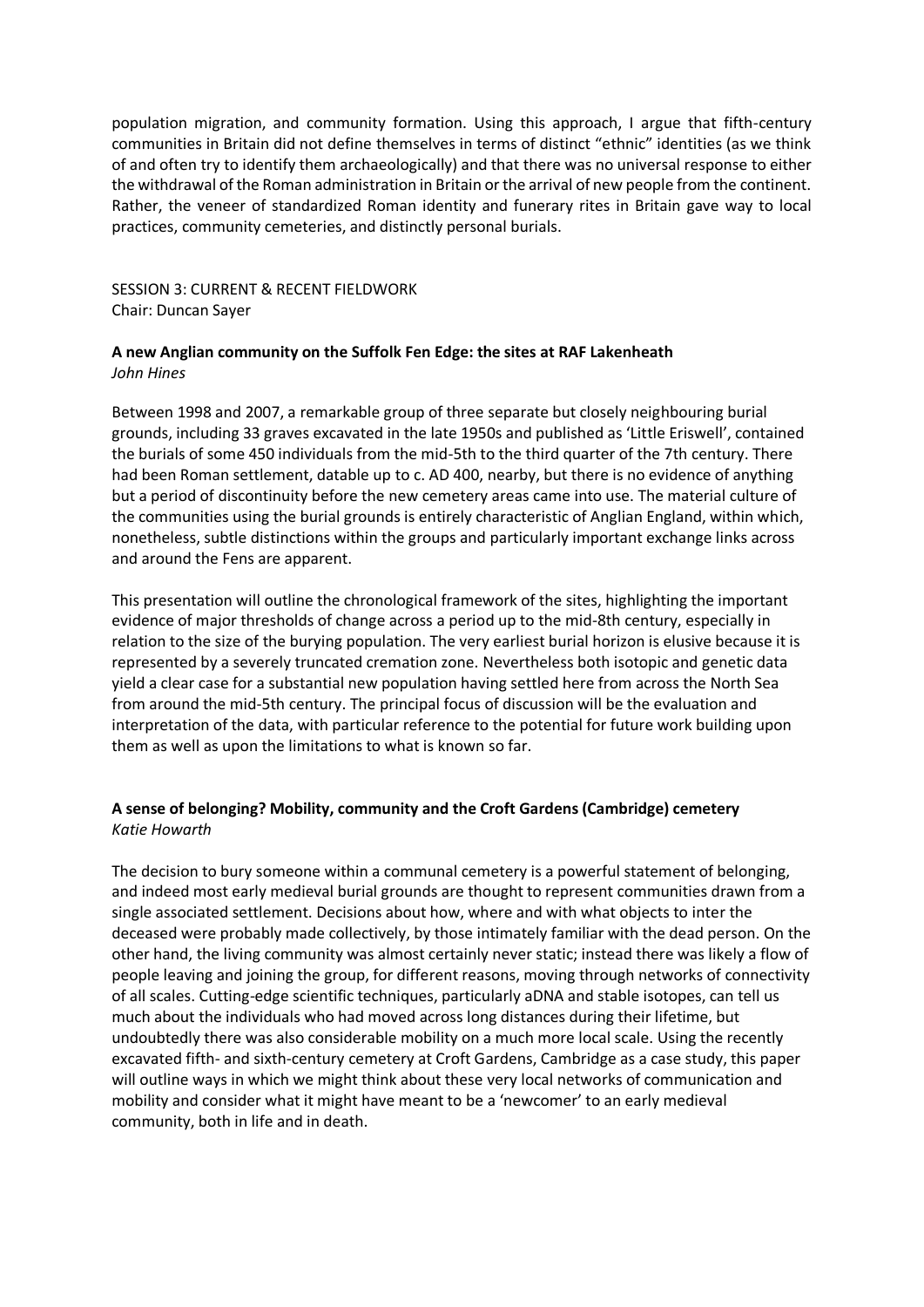### **Migration waves or cultural melting pot? A new evaluation of Basel's early medieval burials**

*Margaux L. C. Depaermentier*

Early medieval archaeology has long been influenced by the traditional interpretation of the ancient/roman written sources. In this context, tracing the expected migration of barbarian groups on the large scale as well as the impact of their arrival on the local scale has long been the main focus of early medieval studies. This applies also in Basel, a city that has developed on both sides of the river Rhine, where the western riverbank remained within the Western Roman Empire until its administrative collapse in the late 5th century, whereas the eastern riverbank already belonged to the so-called *Alamannia* from the late 3rd century onwards – after the Upper Germanic-Rhaetian Limes was given up by the Romans. Here, more than a thousand late antique and early medieval burials (spanning from the late 4th to the early 8th century AD) have been discovered. They represent either large burial grounds (including ca. 40 to 600 graves), small burial groups (comprising less than 30 burials), or single graves scattered all over the city – mainly along streets. On the contrary, settlements mostly remain unknown. Based on the expected migration waves of various barbarian groups, the grave goods were mainly interpreted ethnically, and Basel's early medieval burials were systematically divided into local Romans on the western and immigrated Alamans or Danube-Suebians (mainly) on the eastern riverbank. From the 6th century onwards, Franks were expected on both riversides as well. Not only a bioarchaeological approach, including isotope and aDNA analyses, but also a new evaluation of the grave goods now opens new perspectives regarding the interpretation of past mobility patterns and cultural influences in early medieval Basel.

### **Exploring migration and kinship at Hinkley Point cemetery (5th-7th century)** *Sharon Clough*

Excavations by Cotswold Archaeology in advance of the construction of Hinkley Point C nuclear power station, Somerset, revealed a 5th-7th century cemetery. Excavated in its entirety the c.300 burials provided an opportunity to explore the development of the cemetery through radiocarbon dating and Bayesian analysis, migration through isotopic analysis and kinship through aDNA.

The almost complete absence of material culture meant that scientific analysis was vital. 51 radiocarbon dates were modelled and while hampered by poor resolution in the radiocarbon calibration curve the burial ground is suggested to have been in use from c. AD 420 until AD 660. Strontium, Oxygen, Carbon, Nitrogen and Sulphur isotopes were all examined to explore mobility, diet and environment. The data suggested some mobility for some individuals, although this may have been within Britain. mtDNA from 44 individuals was extracted and there were 26 different haplogroups. Likely maternal kinships relations were observed in multiple graves or adjacent graves.

SESSION 4: SYNOPTIC PERSPECTIVES Chair: Duncan Sayer

### **'Migration theory and the Migration Period' revisited: reflections on the scale and impact of migration on lowland Britain, fifth to seventh centuries.** *Helena Hamerow*

In her book, *The Material Fall of Roman Britain*, the historian Robin Fleming observes, in noting the evidence for large numbers of immigrants in parts of Britain in the fifth and early sixth centuries, that 'it does not necessarily follow that *all* people burying their dead in new cemeteries, in new ways, and with new-style objects were newcomers to Britain' (2021, 157). The present writer made a similar point in a paper published in 1994. After nearly 30 years of research, why is it still necessary to spell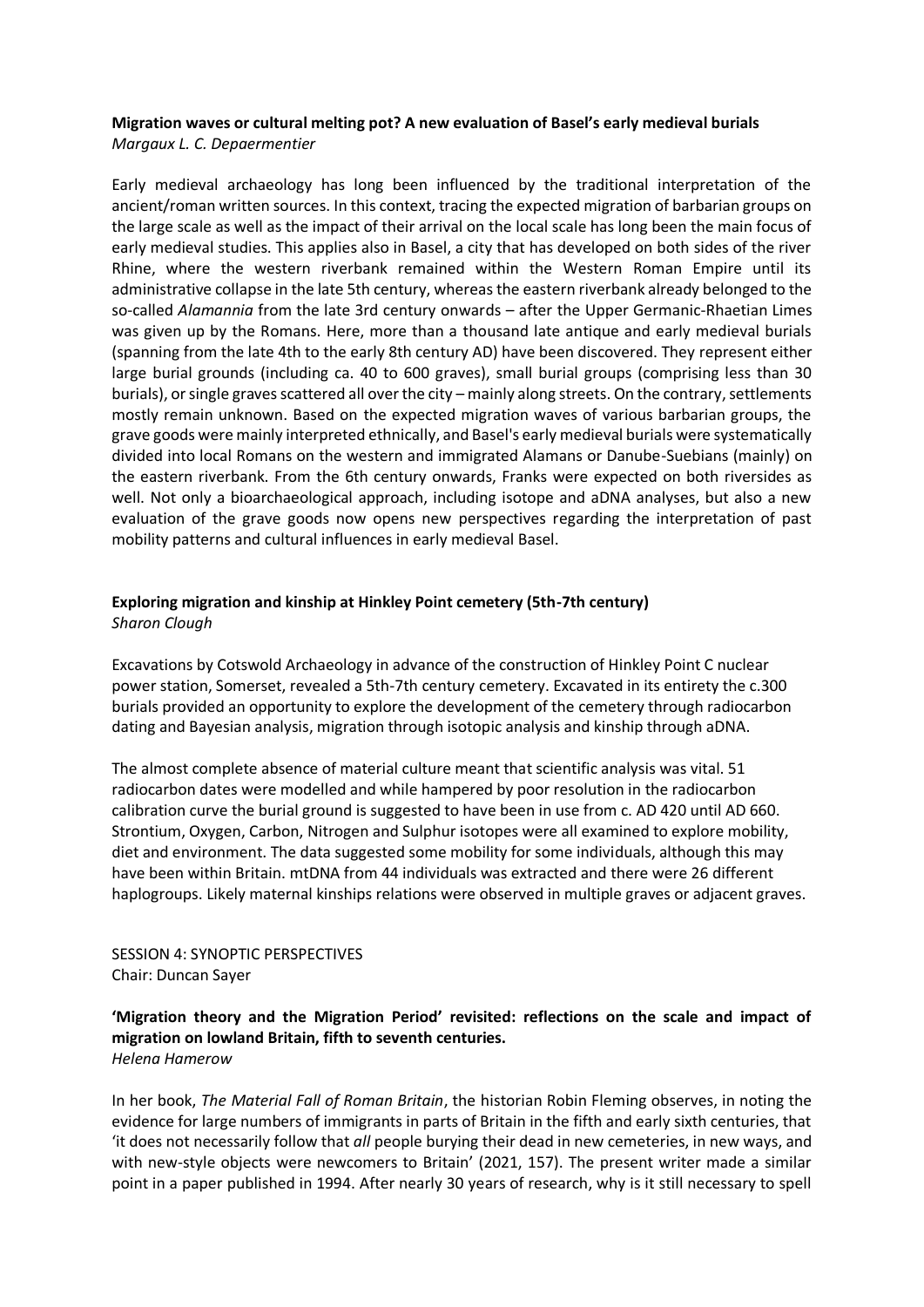this out? My paper examines current thinking in relation to the scale and impact of migration into lowland Britain between the fifth and seventh centuries, bearing in mind that scale and impact are very different things. The contribution of scientific analysis – above all stable isotope studies and aDNA – to questions of scale and impact will be given special consideration. Large amounts of funding (relative to other areas of archaeological research) have gone into such analyses. Have they delivered in clarifying the scale of migration in the so-called Migration Period, and is this providing the basis of a new consensus and new understandings? Finally, can we reconcile the fact that, as the significance of migration in shaping post-Roman Britain is being downplayed by some (and the term 'Anglo-Saxon' is coming under ever closer scrutiny), science is increasingly pointing to high levels of mobility in this period.

### R. Fleming, *The Material Fall of Roman Britain* (2021).

H. Hamerow, 'Migration Theory and the Migration Period'. In: B. Vyner (ed), *Building on the Past* (1994), 164-77.

### **Changing attitudes to Anglo-Saxons over the past hundred years: invading warriors or North Sea style zone?**

*Catherine Hills*

Many other topics than migration have occupied most of those who have studied the peoples living around the North Sea in the second half of the first millennium AD. Pots and poetry, houses and jewellery, coins and cattle. However, as this conference has shown, migration is still very much a live topic. Approaches towards this theme have varied over the centuries depending more on changing politics and ideology than any actual "facts", from Bede to the present day by way of Geoffrey of Monmouth, Reformation, Civil War, British empire, world wars etc.

I want to focus on the relationship between history and archaeology in the mid/late twentieth century when medieval archaeology was establishing itself as an independent discipline, because I think this may have something to tell us about current debates between archaeologists and geneticists. I will look at this mainly through the works of Vera Evison and J N L Myres, both very influential in their time and still today. Individual scholars in the past and now are both influenced by and shape the views of their own times and later- and we are often inconsistent, not holding narrowly defined and neatly bounded sets of ideas, not to be pigeonholed into categories of thought.

### **When the data takes you by surprise. Reflections on thirty years of later Roman and early medieval site analysis.**

*Sam Lucy, Newnham College, Cambridge*

Drawing on a number of different case studies, including Mucking and Spong Hill, this paper will discuss how unexpected patterns revealed through detailed data analysis can challenge pre-existing frameworks of knowledge, and up-end expectations about settlement structure and burial practice in the fourth to sixth centuries AD. It argues that primacy has to be given to original site data in any discussions about the nature of social change in this period, but that historical and theoretical frameworks must always shape revised interpretations.

### **Was migration really a 'thing'? Let's talk about other approaches to the 5th and 6th centuries**

*Susan Oosthuizen, University of Cambridge*